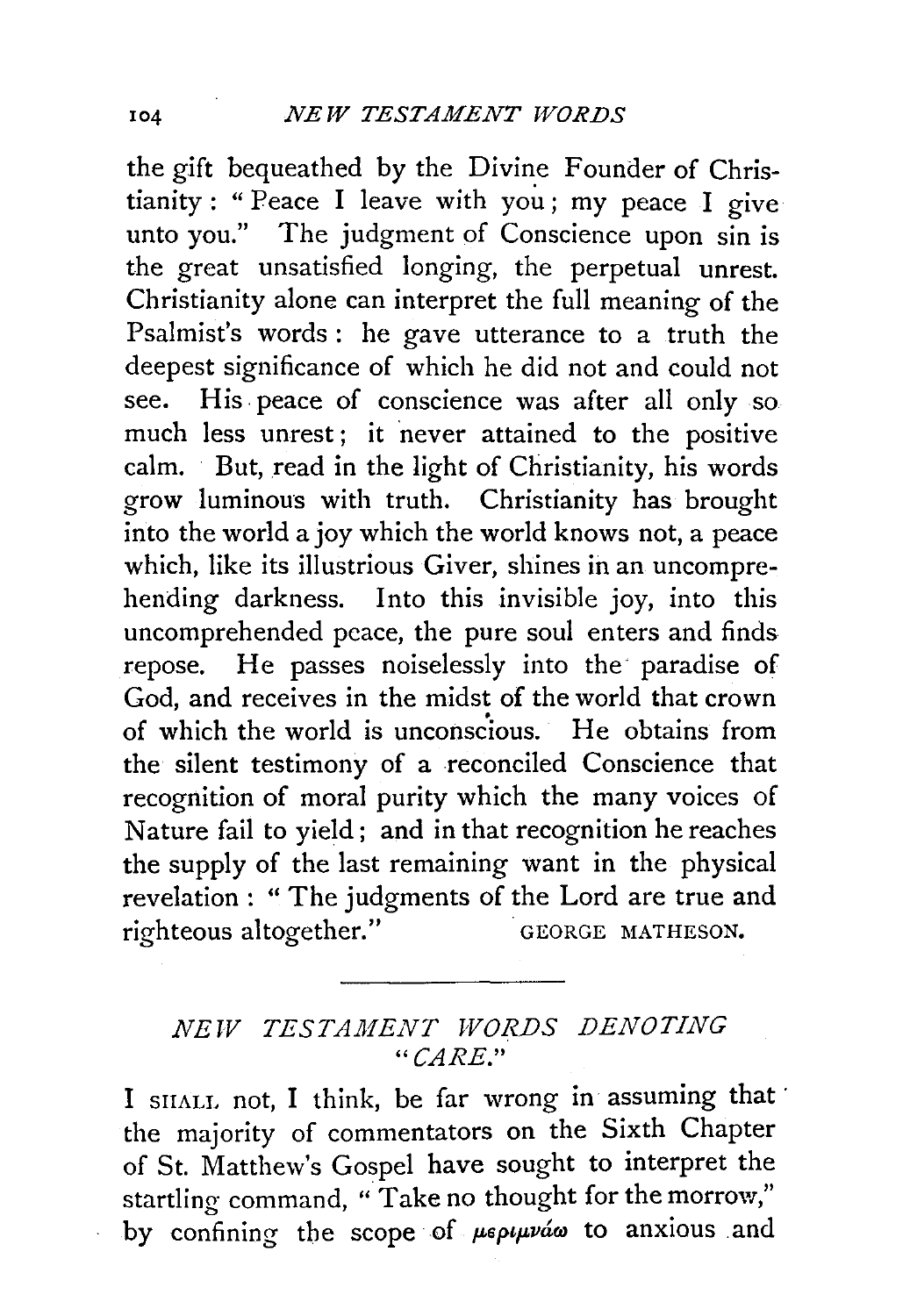fretting care. Alford, for instance, attributes to the Authorized Version an exaggeration of the command ; Professor Plumptre suggests the substitution of over*careful* or *over-anxious*; Canon Farrar speaks of the toilsome anxiety which must not mar the earnestness of our service : Dr. Geikie makes *anxious thought* the burden of his paraphrase; and Dr. Morison contrasts the *carking*, "*left-hand*" care which the phrase forbids, with the *legitimate*, "right-hand" care which it allows. The range of the English rendering is usually limited. in like manner, and its restriction is justified by parallels drawn from the literature of the time when our translation was made. We are reminded, for example, how Bishop Ridley said, " No person of any honesty, without *thinking*, could abide to hear the lie spoken by a most vile varlet ; " or how Shakespeare summed up the powerlessness of Antony to foil the conspiracy for the assassination of  $C$  $\text{c}$ sar $-$ 

> If he love Cæsar, all that he can do Is to himself, *take thought*, and die for Cæsar.

Or; again, the phrase of Bacon is recalled, wherein he speaks of. a man as " dying of *thought and anguish* " before his case was heard. All this is undeniably true, so far as it goes; but whether it be the whole truthwhether it be all that is pertinent to the passage under: consideration - whether the original word and its English rendering. be justifiably narrowed-are questions which cannot be decided without a study of  $\mu\epsilon_{\rho\mu}$ .  $v$ *iw* and the kindred New Testament words denoting, "care."

First of all, then, does the history of  $\mu\epsilon\rho\iota\mu\nu\acute{a}\omega$  place the customary interpretation beyond the sphere of VOL. XII. 8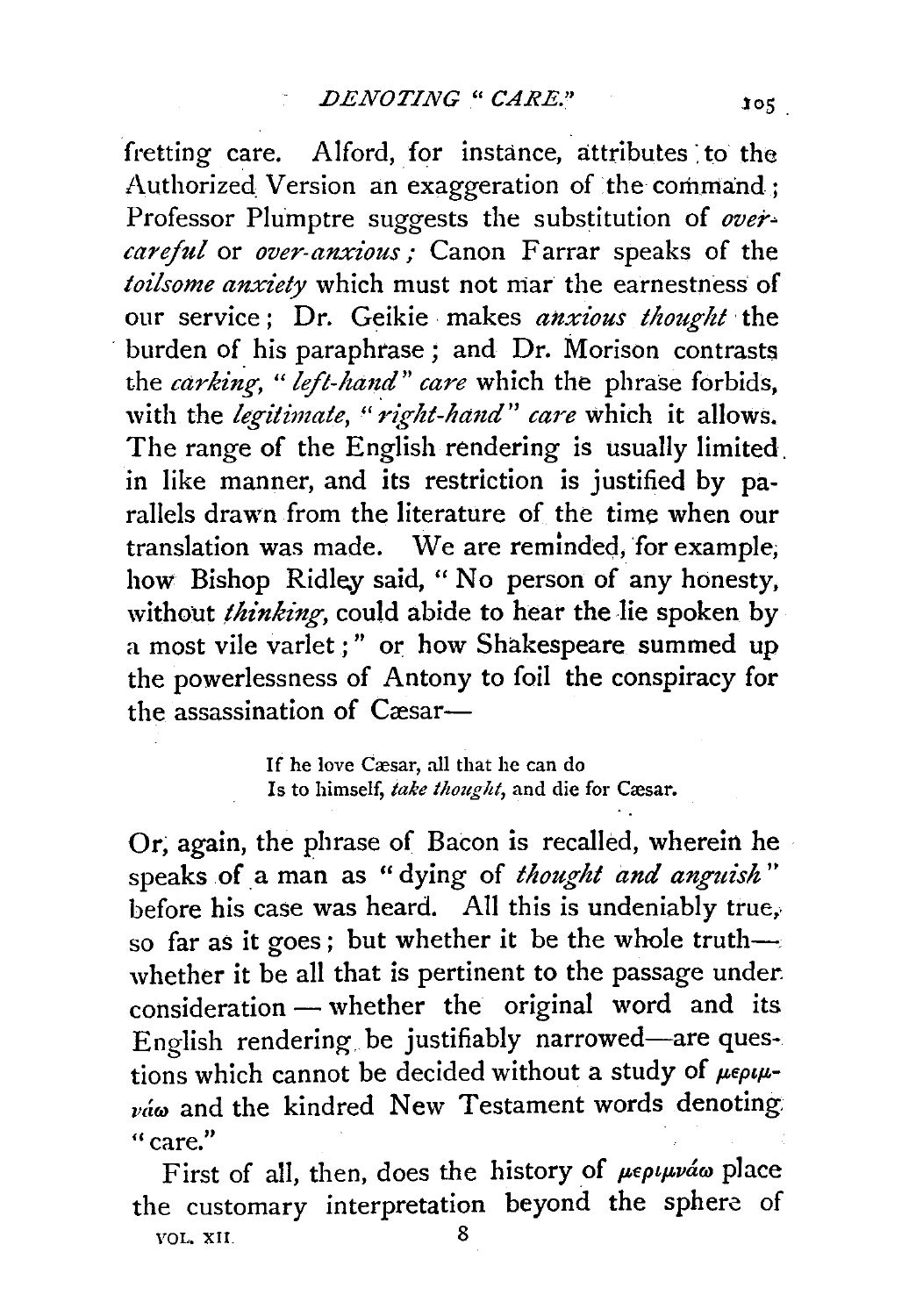doubt ? The derivation of  $\mu \epsilon \rho \mu \nu a$  from  $\mu \epsilon \rho \ell \zeta \epsilon \nu$ , "to divide," and the consequent definition of it as "care that rends the mind asunder," are theories now, as a rule, surrendered. Like the *-mor* in the Latin *memoria*, it is, in modern philology, traced to an lndo-European root, *smar,* signifying *to remember,* and the parent of a family of words whose bond of union is *earnest thoughtfulness.* The power of reduplication to intensify the original notion of the simple root is retained (though already shewing signs of deterioration) in the Homeric  $\mu\epsilon\rho\mu\eta\rho i\zeta\epsilon\upsilon$ , which implies, not *memory*, but *carefulness.* When, however, Homer designs to express strongly, by means of this verb, any racking of the mind, he subjoins the adverb  $\delta/\gamma a$  or  $\delta u \delta/\gamma a$ . Thus of Achilles, doubtful what to do in his wrath with the scornful Agamemnon, it is said : <sup>1</sup>

Achilles, stung in his shaggy breast,

This way and that inclined in doubt, considering which were best:<sup>2</sup> To draw the trenchant falchion, against his side that lay, And rout the warriors all around, and Atreïdes' self to slay; Or calm his angry temper, and curb his own fierce mood.

And when, in the *Wasps* of Aristophanes, Xanthias, tired of watching his half-crazed master Philocleon, desires " to throw off his cares awhile" with a wink of sleep, the expression  $\sigma\mu\nu\mu\rho\delta\nu \frac{\partial \sigma\mu}{\partial \rho}$  *aro<sub>pep</sub> p<sub>pp</sub> form* and **has** the air of a popular phrase, and seems, like  $\mu\epsilon\rho\mu\eta\rho\delta\zeta\epsilon\omega$  in Homer, to call for a strengthening context before it can be safely referred to harassing anxiety. *Mépuwa* is not a reduplicated, and therefore not a strengthened derivative from the original root ; and, in consequence, we must all the more carefully look to its setting before

<sup>2</sup> Merivale's somewhat diffuse rendering of διάνδιχα μερμήριξεν.

*<sup>•</sup>* Homer, *Iliad* i. 188, foll.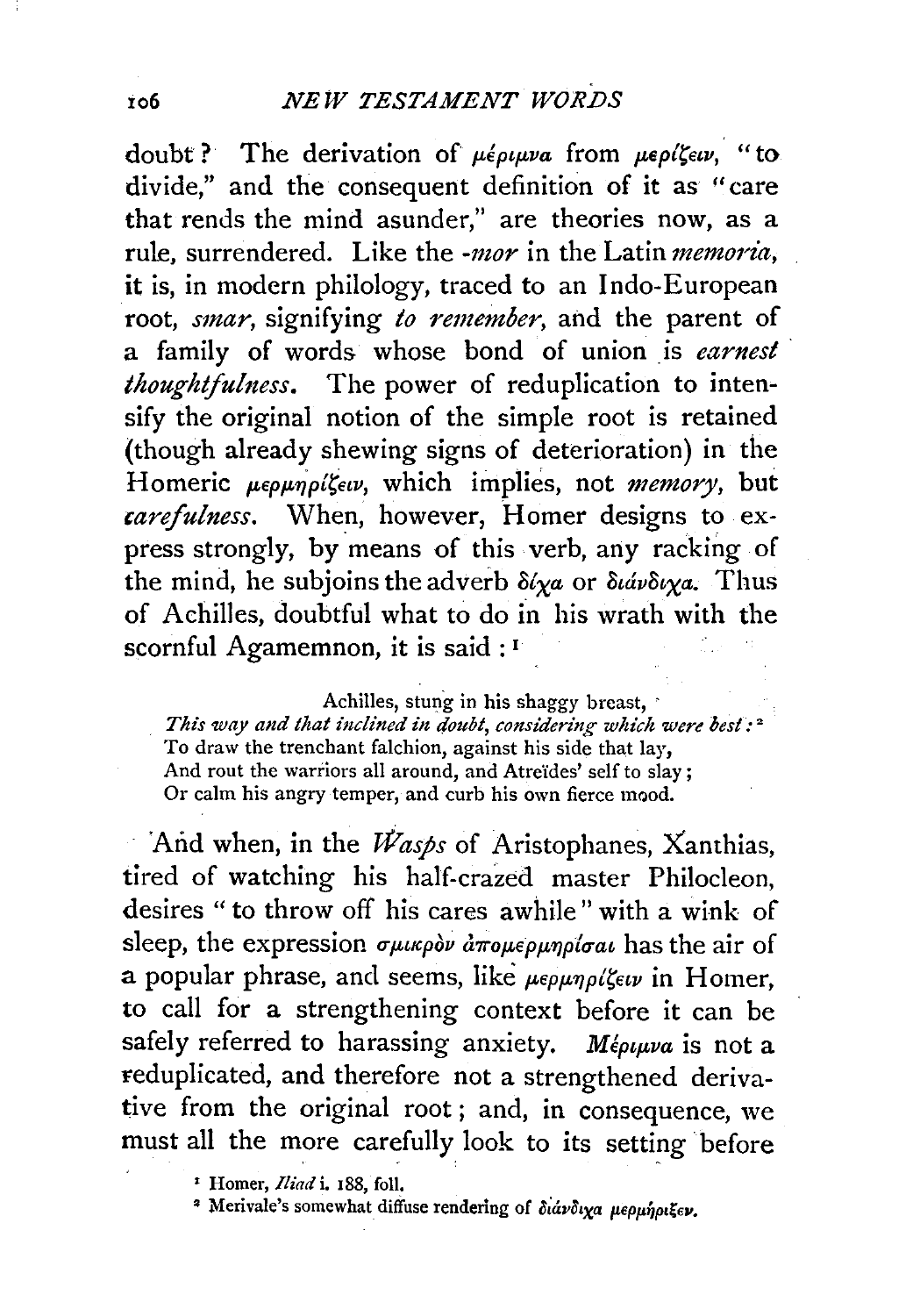we can declare for the intensive signification. Guidance of this sort we continually light upon in the shape of surroundings that make the sense of *trouble* in the particular' passage incontrovertible. Take, for instance, the saying of Menander: "To have a wife and to be the father of children brings to life *a mul(itude Of .cares (11-eplp,var;* 'lroXAar;).'' Or take the *li'JvyewoTaTar; p,eplp, var;,* the *passing bitter cares,* of which Antigone complains : <sup>I</sup> or the *avήκεστα μεριμνήματα*, the *cares incurable*, -of Philoctetes. 2 Elsewhere similar tokens enable us to discern when this sense attaches to the verb. Apollodorus has a couplet to this effect : " To those who are *full of care* (μεριμνῶσι) and sore vexed (λυπου*plvotr;),* every night seems long.'' On the other hand, there are many passages in which the connotation of anxiety appears to be out of place. In Euripides' *Children of Heracles* (line 344), Demophon promises protection, in his absence, to the aged leader of the -chorus : " There are those who shall *take thought* for thee  $(\xi_{\ell} \circ \varphi_{\ell} \circ \mu_{\ell} \circ \varphi_{\ell})$ , even if I be far away." In Sophocles' *CE dipus the King* (line 1124), CE dipus asks the shepherd what his employment under King Laius had been-

## *lpyov Jlfp•pvwv ?Toiov* lj *f3iov Tlva* ;

literally, " Caring for," *i.e.,* following, " what work or what manner of life ?"). Pindar describes the enthusiasm for athletic renown as *κρέσσονα πλούτου μέριμ-* $_{\text{wav}}$ -" a care better than the care for riches;" and uses  $\mu_{\ell}$ *e* $\mu_{\ell}$  *in* more than one passage to denote "a pursuit after honourable things in general ; the thought of glory, coupled with the wish to obtain it; "3 award-

<sup>•</sup> Sophocles, *Antigom,* 858. • Ibid. *Philoctdes,* 187.

<sup>3</sup> Compare Donaldson's notes on *Oylmpian Odes,* i. 1o8, and ii. 54·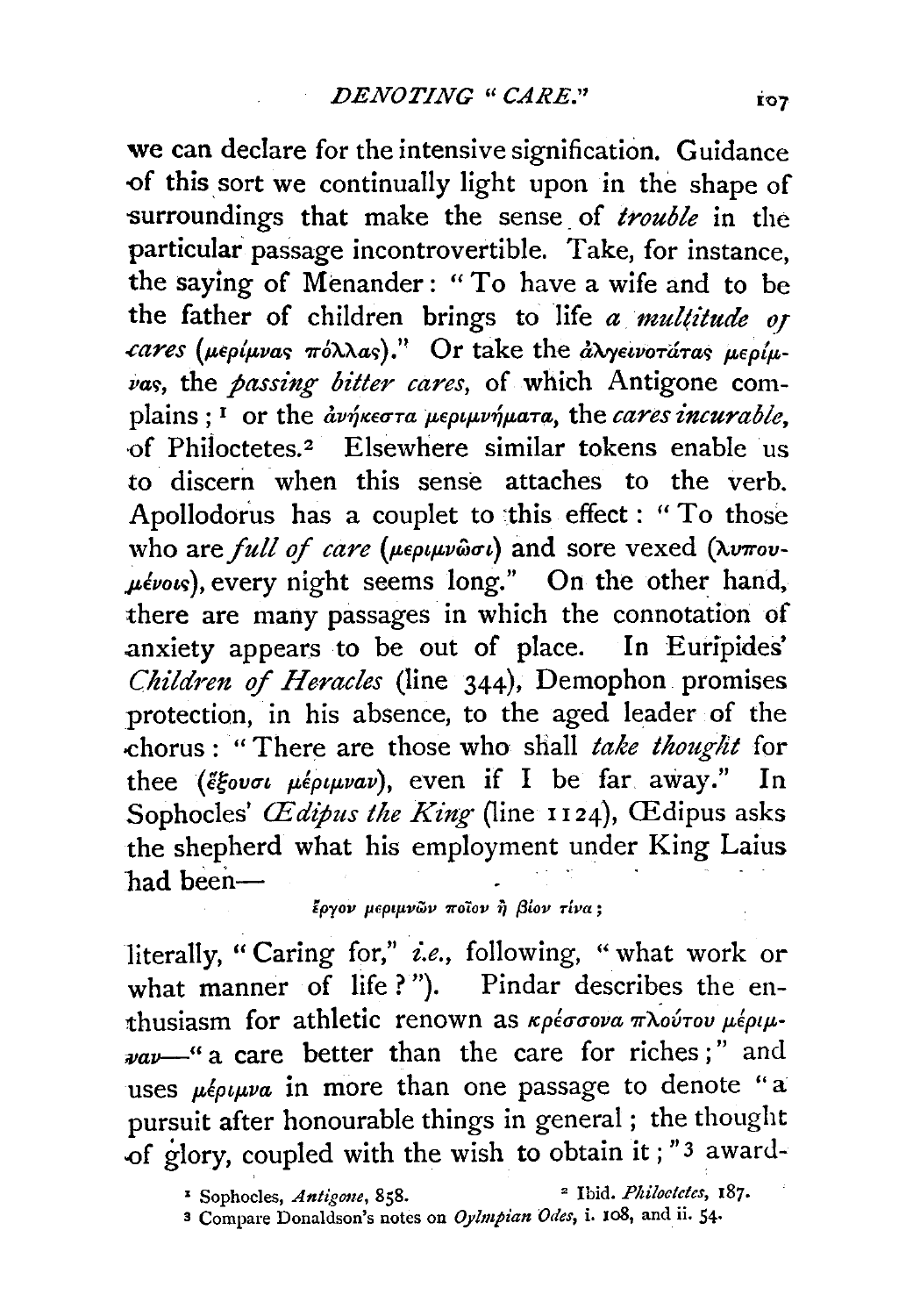ing, in one of his odes, a " burst of song to conquering-Aristocleides for having wedded his island to the renown of story by his glorious pursuit of honour (αγλααΐσι  $\mu$ *eo{uvats*) in the games."<sup>1</sup> And Menander, in a fragment from the poem Περὶ φιλοπονίας <sup>("</sup> On the Love of Labour"), says, "The wise declare that all things which men seek  $(\tau d \xi \eta \tau o \psi \psi \psi \psi a)$  call for care  $(\mu \epsilon \rho \psi \psi \psi \psi)$ : where the setting of the passage altogether precludes. the notion of *carking* care.

While, then, there is no doubt that  $\mu \epsilon \rho \mu \nu \mu \nu a$  and  $\mu \epsilon \rho \mu \mu \nu \dot{\alpha} \omega$  do frequently express anxious fretting, it is equally clear that though this may be the main, it is not the constant, sense ; and that the context alone can determine the exact force of the words. Our next business. shall be to ascertain whether in the Septuagint and the New Testament we are in the same way thrown back upon the context as our court of appeal.

In the Septuagint Version the words are but seldom found ; and, strangely enough (if Trommius is to be trusted), in the three places where  $\mu \epsilon \rho \mu \nu a$  occurs, it appears to be either a mistranslation or the rendering· of some reading now unknown. For instance, the original version of Proverbs xvii. 1 2, rendered in. our Bibles, " Let a bear robbed of her whelps meet a man, rather than a fool in his folly," the Septuagint translates, " Care shall fall upon a prudent man, and fools. shall imagine evil things." Again, in Psalm lv. 22, "Cast thy *burden* upon the Lord" (where the truetranslation, according to Gesenius, runs, "Cast upon. the Lord *what he allots thee"),* the LXX. rendering is. *επιρρινον την μέριμνάν σου*—" Cast thy *care* [upon the Lord]." But in the midst of these misconceptions, if

<sup>1</sup> Pindar, *Nemæan Odes*, iii. 66.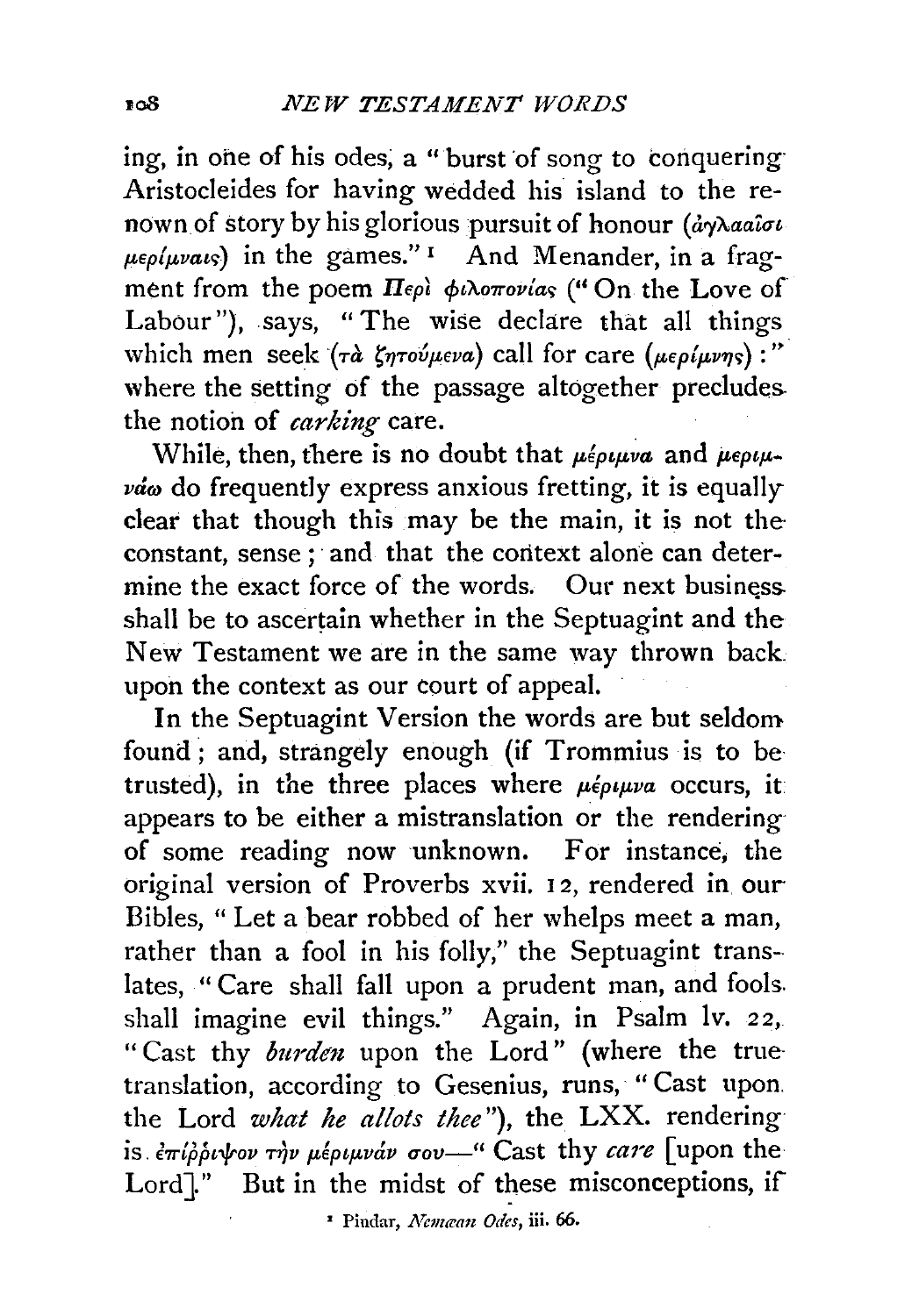misconceptions they were, the intention of the LXX. themselves is clear enough from the context; as when, in Job xi. IS, they translate the Hebrew for "Thou shalt look round and lie down in safety" by-"After care and thought (*έκ μερίμνης και φροντίδος*), peace shall -dawn upon thee." Here, as well as. in the other passages above quoted, the connection of the  $LXX$ . suggests *anxiety* as the chief sense of  $\mu \epsilon_{0} \mu_{\nu}$ . The substantive occurs six times in the Apocrypha, the meaning being now and then, quite unmistakably, *.anxious* thought. When Antiochus " laid him dowa . upon his bed and fell sick for grief," he said to his friends : "Sleep is gone from mine eyes, and my heart faileth" (literally, "I am fallen in at my heart") *"* for very *care."* 1 With this we may compare the saying of the Son of Sirach : " Watching for riches consumeth the flesh, and the *care* thereof driveth away sleep," 2 though possibly Meyer is right in declining to admit that *anxious* care is here the only care implied. But the *μέριμνα* of the potter at his work, alluded to in the same book (Chap. xxxviii. 29), is surely nothing more than industrious occupation-" [He] is alway carefully  $({\partial} \psi \mu_{\text{eff}})$  set at his work." The verb also is used, in the LXX. and in the Apocrypha, with a like dependence upon the context for the interpretation. Thus, while ·the thought of *apprehension* is obvious, both in the Hebrew and in the Greek (though hardly in the English), when the Psalmist says  $(Psa. xxxviii. 18)$ , ~c. I will be sorry" (according to the Hebrew, "solicitous about;" LXX., μεριμνήσω) "for my sin;" and while  $\mu \epsilon \rho \mu \nu \dot{\alpha} \omega$  is possibly a designed intensification of the Hebrew *asah* and *shaah* at Exodus v. 9-" Let

<sup>1</sup> I Maccabecs vi. 10. <sup>2</sup> Ecclesiasticus xxxiv. (xxxi.) 1.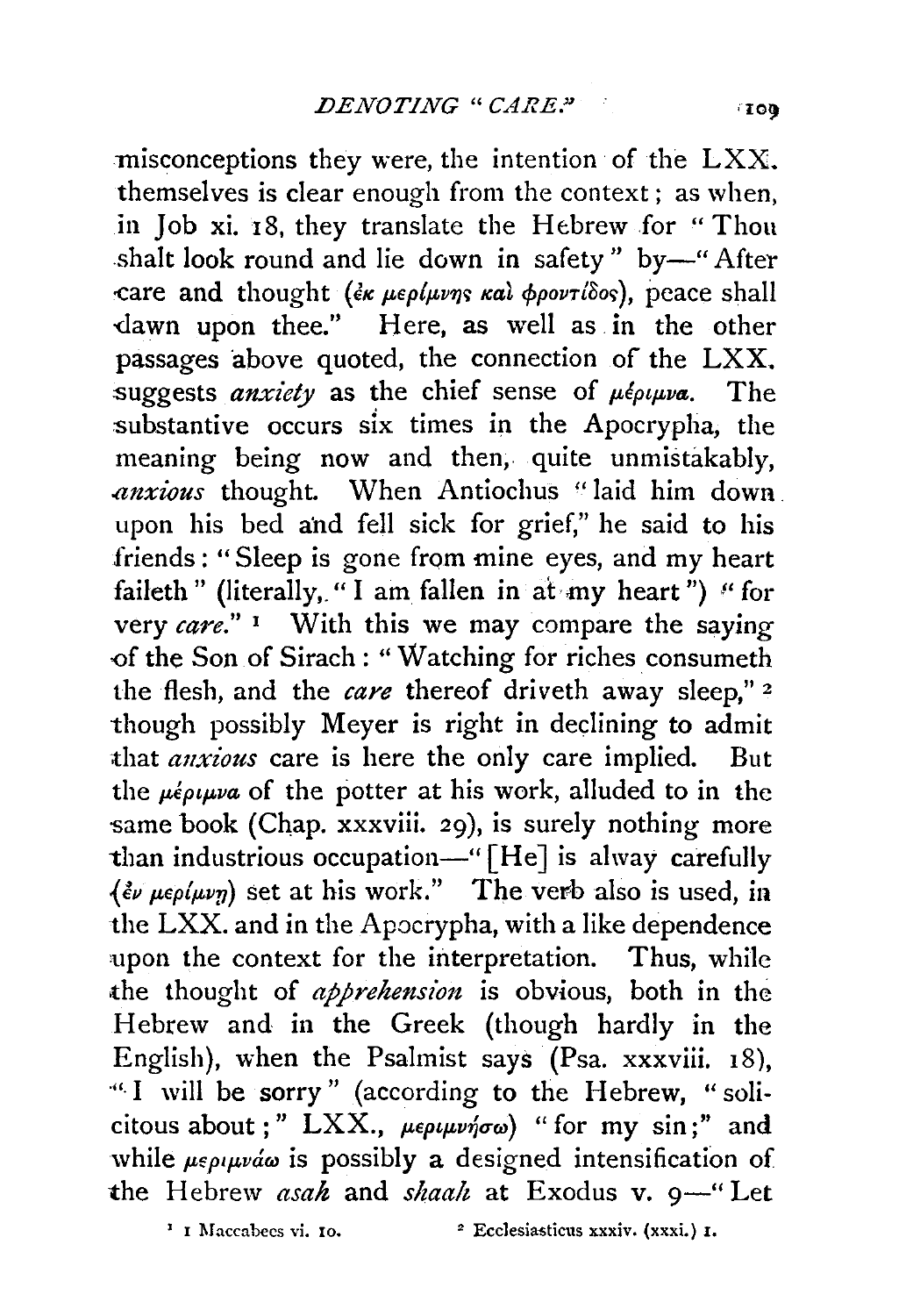the work be heavy upon the men" (LXX.,  $\mu \epsilon \rho \mu \nu \acute{a} \tau \omega$ *uav,* perhaps equivalent to " Let them be anxiously troubled about" it), "and let them not regard" (Hebrew,. <sup>"</sup> glance at;" LXX., again, μεριμνάτωσαν) "vain words" -yet, on the other hand, the care to which Baruch alludes (Chap. iii. 18), the care of those that "wrought in silver and were careful," is not at all of necessity *harassing,* any more than the care in thinking of God's goodness (ίνα σου την αγαθότητα μεριμνῶμεν), the fostering of which the *Wisdom of Solomon* (Chap. xii. 22) declares to have been Jehovah's object in scourging the enemies of Israel.

As to the New Testament, it cannot be with certainty affirmed that the substantive  $\mu \epsilon \rho \mu \nu \alpha$  is used, in any place, exclusively or mainly of over-anxiety. The "care concerning this world,"<sup> $\frac{1}{1}$ " "the cares of this life,"<sup>2</sup></sup> and other like expressions, do not call for more than ordinary. worldly carefulness as a satisfactory interpretation. The notion of *anxiety* is no doubt present to the sensitive and sympathetic Paul when he appends to his \_catalogue of sufferings and labours " the *care* of all the churches." But the "rush of business"  $\frac{\partial \pi}{\partial r}$ - $\tau a\sigma\kappa$ ) of which the Apostle here speaks is something differing in kind as well as in degree 3 from the perils recorded in the previous verses; and though the  $\mu \epsilon \rho \mu \nu a$ it entailed was naturally *trying*, it could not be fairly defined to be fretting, distracting over-carefulness.

What is true of the substantive is true likewise of the verb, though there are perhaps one or two places where *anxious. thought* appears to be suggested, by the connection, as the *prominent* feature. In the passage,.

 $\texttt{Matt. xiii. 22.}$   $\texttt{a. Luke xxi. 34.}$ 

<sup>3</sup> See Professor Plumptre's Note on 2 Cor. xi. 26, foil.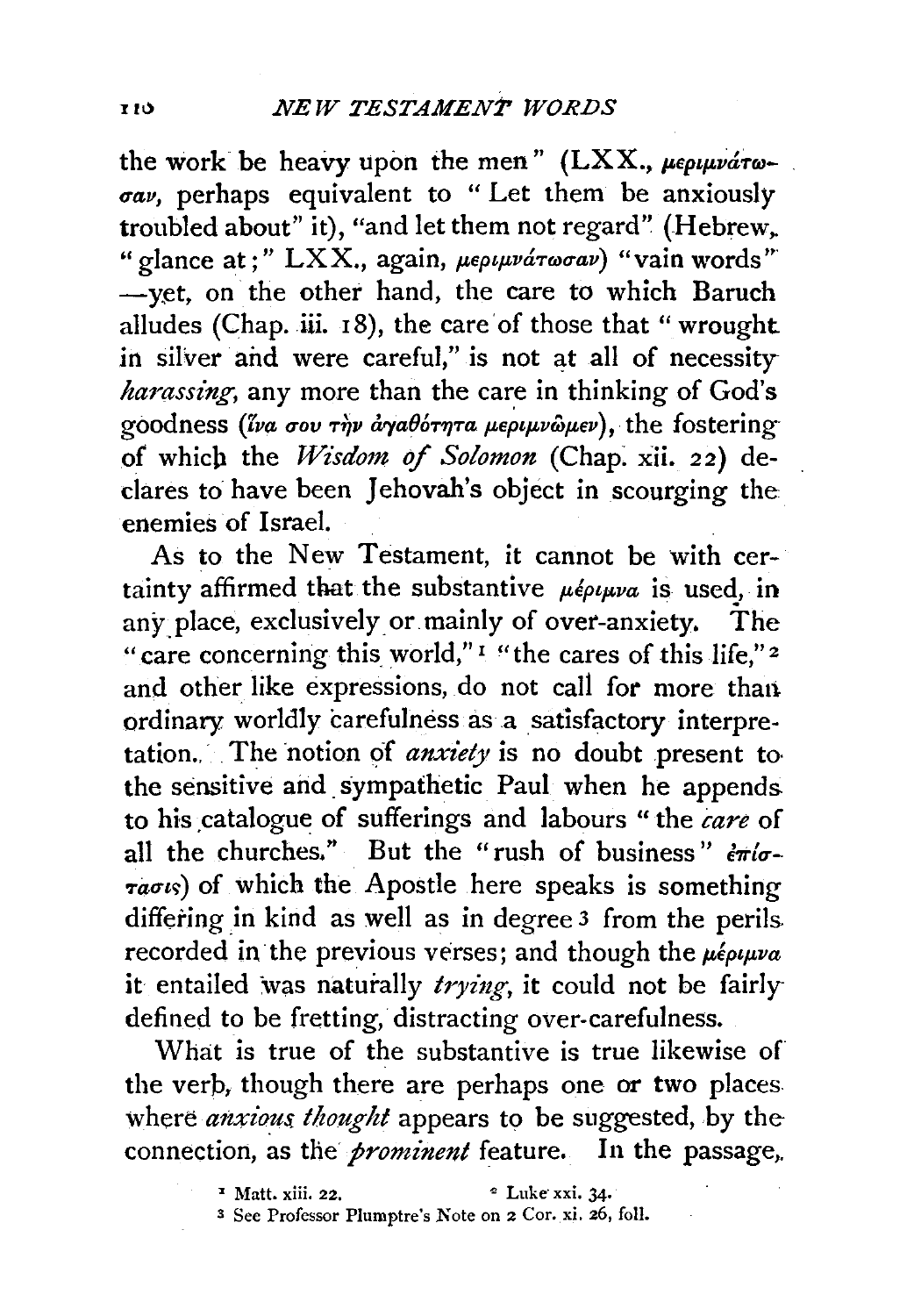"Martha, Martha, thou art careful *(peptpras)* and troubled  $(r\nu\rho\beta a\xi\eta)$  about many things,<sup>"</sup>  $\mu\epsilon\rho\mu\nu\hat{a}$  may be explained, or it may only be supplemented, by  $\tau\nu\rho\beta\acute{a}\acute{g}_{\eta}$ : by itself it may mean simply *busy*, or it may mean *anxiously* busy. On the whole, the probability is that  $\tau\nu\rho\beta\acute{a}\xi\eta$  is a comment on  $\mu\epsilon\rho\mu\nu\hat{\varphi}s$ , and therefore decides the interpretation. When St. Luke, however {Chap. xii. 29), casts our Lord's command into the form, "And seek not  $(\mu \dot{\eta} \zeta \eta \tau \epsilon \hat{\imath} \tau \epsilon)$  what ye shall eat, or what ye shall drink, neither be ye of doubtful mind ( $\mu \epsilon \tau \epsilon \omega \rho i \zeta \epsilon \sigma \theta \epsilon$ )," he does not place *anxiety* clearly before us; for  $\mu \epsilon \tau \epsilon \omega \rho/\zeta \epsilon \sigma \theta \epsilon$  refers merely to the instability of the double-minded. More definite, in this direction, is the use found in the words, " He that is unmarried careth for the things that belong to the Lord, how he may please the Lord,"<sup>1</sup> words which hardly allow us to set over-carefulness in the foreground. Throughout this paragraph there is no thought of contrast be• tween care and excessive care, between providence and anxiety. The Apostle states distinctly (Verse  $35$ ) that he speaks this that they may attend upon the Lord "without distraction" ( $d\pi\epsilon\rho i\sigma\pi\omega\sigma\gamma\delta$ ), that is, without attending upon the things of the world, without *any worldly care whatever.* Anxiety is, of course, *included* here, just as it is at Philippians iv. 6: " Be careful for *nothing*; but *in everything* by prayer and supplication with thanksgiving let your requests ·be made known unto God." Care of any kind is made the antithesis of confidence in Him; and this care includes anxiety, and more. Such ,distracting anxiety, however, seems to be scarcely even an undercurrent at I Corinthians xii. 25 : "That the members should

' I Cor. vii. 32.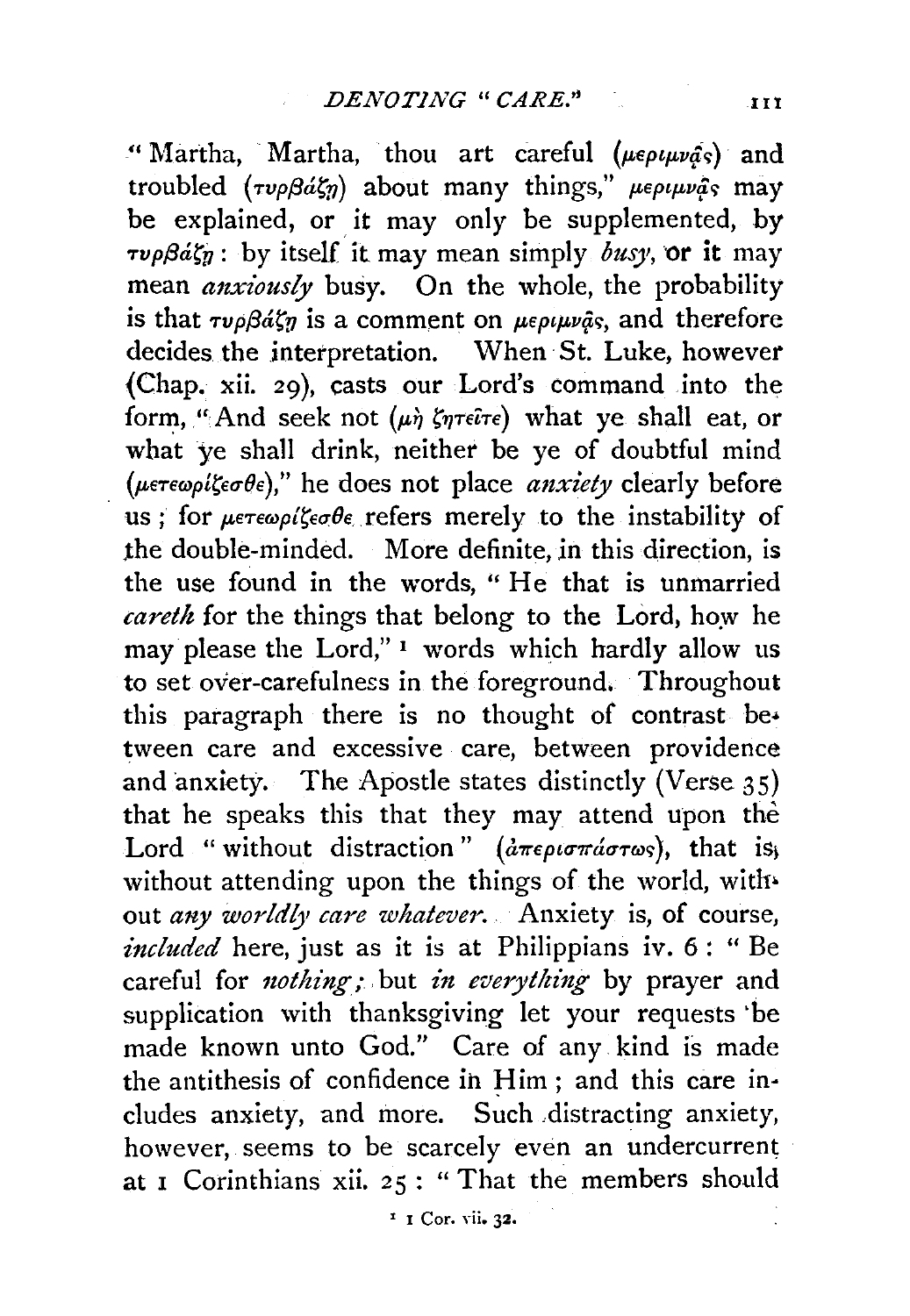have the same care for one another ; " and at Philippians ii. 20, where Timothy is regarded as the only one who shall "care like a true son [of Paul]" for the state of the Philippian Church. And is it quite certain that the  $\pi \rho \partial \mu \partial \rho \partial \nu$  of Mark xiii. 11, and the  $\mu \epsilon \rho \partial \mu$ *vav* of two parallel passages, are intended to express more *anxiety* in "Take no thought beforehand what ye shall speak," than the  $\pi\rho\omega\rho\lambda\epsilon\tau\hat{a}\nu$  of the third parallel passage (Luke xxi. 14), "Settle it therefore in your hearts, not to meditate" (literally, "practise," "rehearse") "beforehand what ye shall answer?"

· This investigation into the classical and Hellenistic use of  $\mu \epsilon \rho \mu \nu a$  and  $\mu \epsilon \rho \mu \nu a \omega$  will, I am inclined to think, suggest the conclusion that, while the thought of carefulness and earnestness is always present, that of anxiety and " worry " is often overlaid ; and we may consequently affirm that the words are capable of expressing both ideas; sometimes the one, sometimes the other, being in the foreground.

Let us next ascertain whether any of the New Testament words denoting *care* would have been as comprehensive for the Evangelist's purpose, in "Take no thought for the morrow," as  $\mu\epsilon\rho\mu\nu a\omega$ .

 $\Phi$ *povri''s*ew is rendered to be careful at Titus iii. 8, where alone it occurs in the New Testament : "This *is* a faithful saying, and these things I will that thou affirm constantly, that they which have believed in God might *be careful* to maintain good works." Now, this is an intensive form of *φρονέω*, a verb likewise translated *to be careful* at Philippians iv. 10; "At the last your care of me (τὸ ὑπèρ ἐμοῦ φρονεῖν) hath flourished again; wherein ye were also careful (¿poveîre), but ye lacked opportunity." And there is an interesting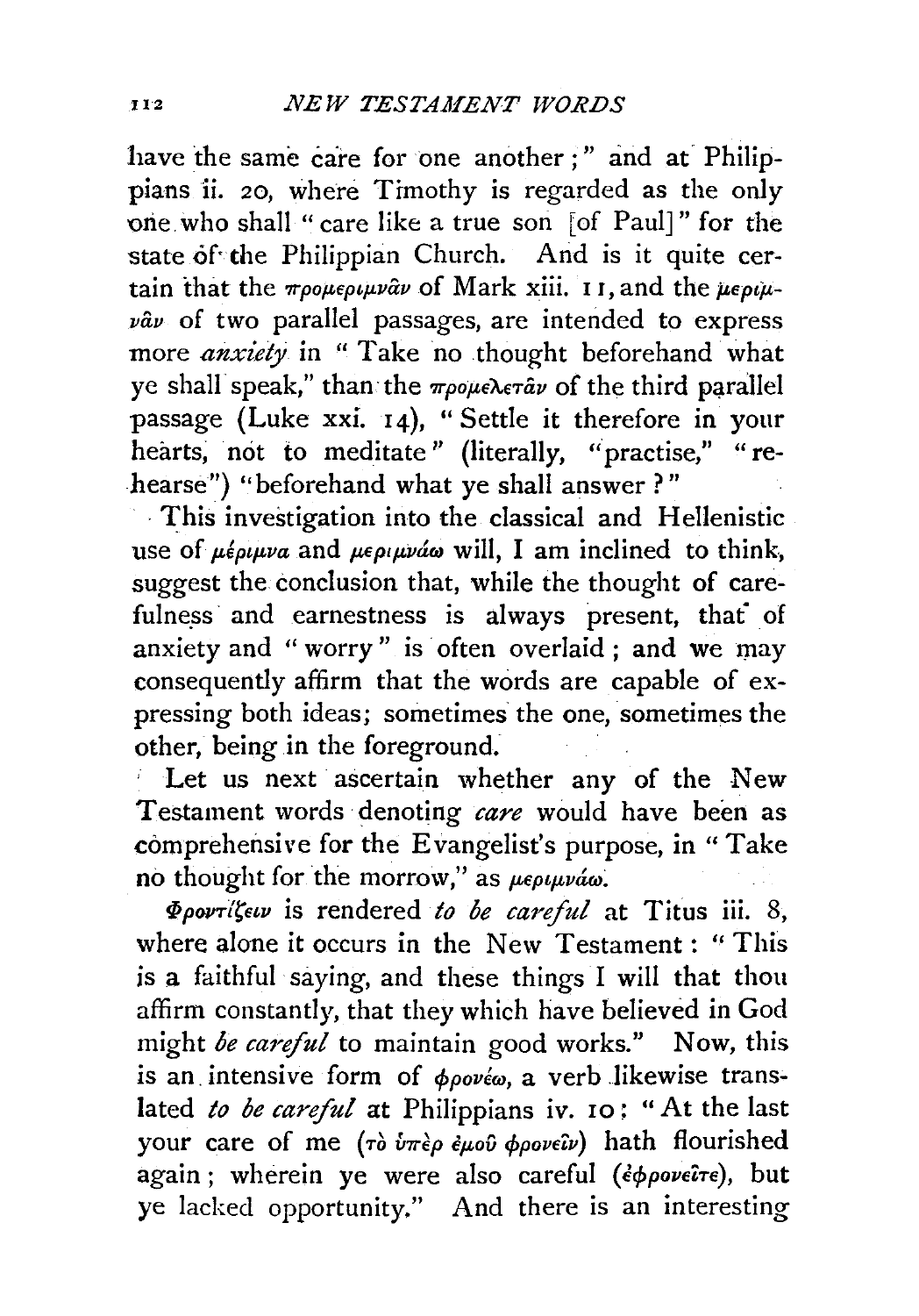parallel to Philippians ii. 20-yvnoios μεριμνήσει, "shall care by instinct," or " as a true son "-at 2 Maccabees xiv. 8, where the ex-high priest Alcimus assures King Demetrius that he has an *instinctive care* (*yvnolos*  $\varphi$ *pov*ωv) for the things touching the king. But  $\varphi$ *pové* (derived from  $\phi \rho \dot{\eta} \nu$ , usually *the seat of the mental faculties, the wits) is,* strictly speaking, *to use the mind,*  and so *to think* or *feel* this or that, without any immediate notion of anxiety or providence. Thus Plato joins it with *ειδέναι*, *to know*,<sup>*τ*</sup> and with *voεu*, *to perceive*;<sup>2</sup> and Demosthenes ( $319.28$ ) speaks of a man who says " what he does not think" ( $\hat{a}$   $\mu \hat{\eta}$   $\phi \rho \circ \nu \epsilon \hat{\imath}$ ). And the . Biblical usage is akin to this. The *care* for which the Apostle \_thanks the Philippians was rather an *interest,*  a "mindedness" towards him-not exactly a *care* either anxious or provident. Again, the *ppovely ra ήμων* of  $\frac{1}{1}$  Maccabees x. 20, "To take our part," runs side by side with the *ou opoveis*  $\tau \hat{a}$   $\tau o\hat{v}$   $\theta$ *eov* ("Thou savourest not "-rather, *thou mindest not*-" the things that be of God") of Matthew xvi. 23. The "regardeth" of Romans xiv. 6-o *ppovwv rip. iplepav*, "He that regardeth the day,"—requires the same interpretation: "He that is *minded* about, hath a *thought* or *feeling* about the day." "Set your affections on things above" (Col. iii. 2) is *cppovf.'ire ia llvm* : that is, as Bishop Lightfoot explains it, <sup>44</sup> You must not only *seek* heaven, but *think* heaven "you must be *heavenly-minded*.  $\Phi_{\rho o\nu\epsilon\omega}$  may, of course, slide into  $\mu \epsilon \rho \mu \nu \dot{\alpha} \omega$ —the thinking may become, or may result from, the seeking and the caring-but there is a real line of demarcation. As for *φροντίζω*, it is a stronger form of this mental activity. It stands for the Hebrew which, at I Samuel ix. 5, is rendered into English by

• *A lcibiades,* i. I 33 C. 2 *Phi!cbus,* 11 B.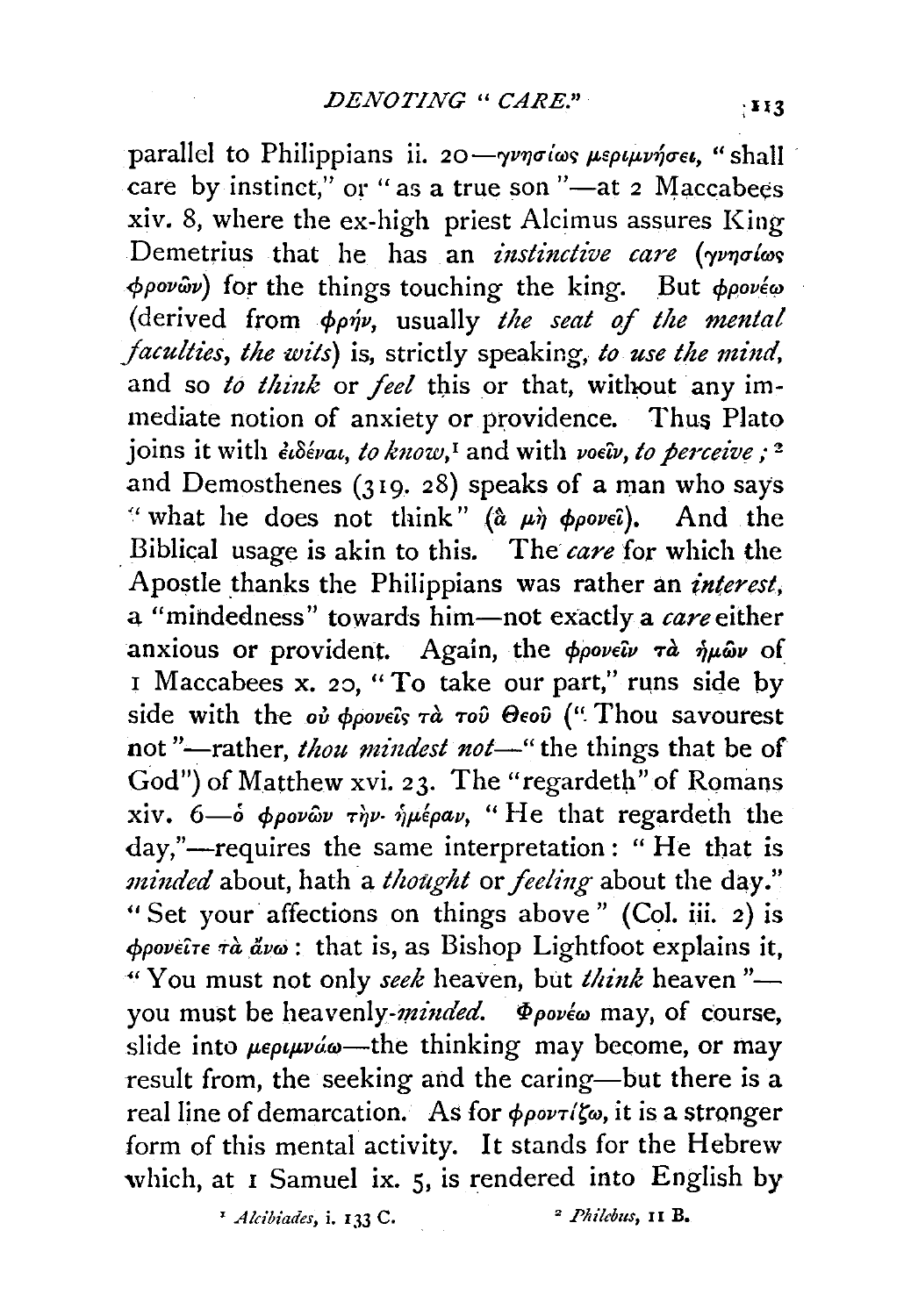the same phrase as is used for *μεριμνάω* in the Authorized Version of St. Matthew and St. Luke: "Lest my father leave caring for the asses and *take thought* for us." To the same Hebrew word the LXX. assigned  $\mu \epsilon \rho \mu \nu \dot{\alpha} \omega$ in the verse, "I will be sorry for my  $sin$  :" and the substantive  $\phi$ *povris* is (in a free translation, perhaps) joined with  $\mu \epsilon \rho \psi \nu a$  at Job xi. 18-a passage already referred to: "After care and *thought* (ppovridos) peace shall dawn upon thee." In classical Greek also we have such conjunctions as  $\lambda v \pi \dot{\eta}$  with  $\phi \rho \dot{\rho}$  as when. for example, Isocrates<sup>1</sup> laments the inglorious and impractieable wars which steep the statesman's fellowcountrymen in griefs- and cares ( $\lambda \hat{v}$ *mas kal*  $\phi \hat{p}$ *ovribas*). But this is distinctly the less usual meaning of the word; and when Pindar<sup>2</sup> urges his Muse to "wake the tuneful lyre and *take thought* for the contests  $\lceil$  of athletes]," the context shows that the idea in  $\phi_{\text{pov7}}$  is that of mental activity only. This sense appears to furnish the most intelligible translation of a line in *A*Eschylus,<sup>3</sup> where *copovris* and  $\mu \epsilon \rho \mu \nu a$  are found together : "I am at a loss, bereft of thought  $(\phi \rho o \nu \tau i \delta o s)$ ," *i.e.,* device, " whither to turn my resourceful care *(ευπάλαμον μέριμναν)* when all is going to ruin." Here  $\phi$ *povris* represents the conscious *mental operation* which suggests means whereby care (outward, in this place, rather than inward) may be taken to ward off danger and distress. The caricatures of Aristophanes founded on this word and its derivatives—his philosophic  $\phi$ *povris*,4 his  $\phi$ *povtioths* (the "subtle, hard-thinking student" of whom he made such fun that the poet Euripides was.

<sup>1</sup>Ep. ii. 11. • *Nemamz ()des,* x. 22.

<sup>&</sup>lt;sup>3</sup> Agamemnon 1530, quoted in Schmidt's Synonymik, § 86.

<sup>4,</sup> *Ecclusia:ousfl',* 572.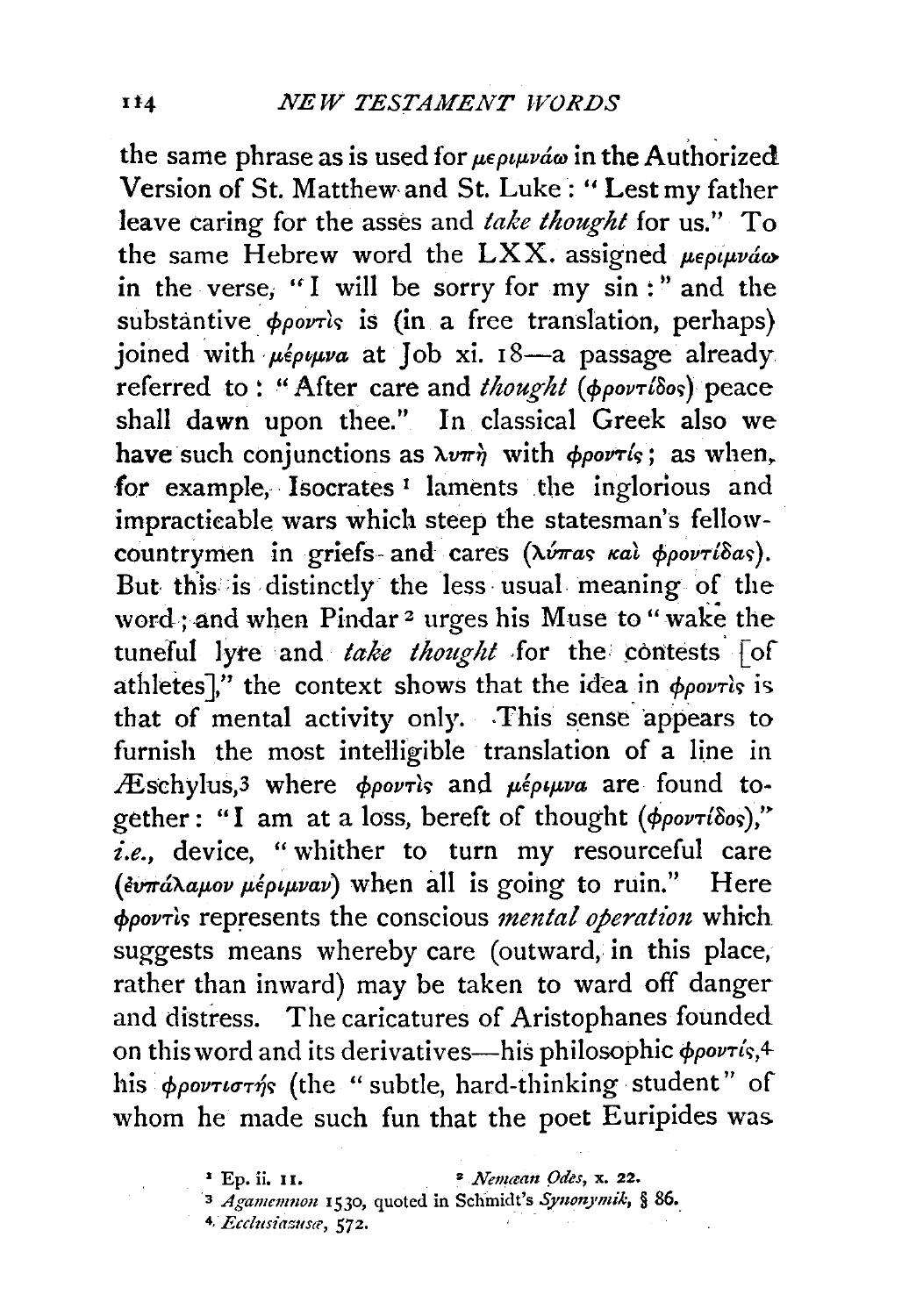fain to avoid the unsavoury appellation **and** adopt  $\mu \epsilon \rho \mu \nu \eta \tau \eta'$  in its stead), his  $\phi \rho \rho \nu \tau \nu \sigma \tau \eta' \rho \nu \rho \nu$ , or. "students' thinking-shop "-all these have a bearing upon *mental activity* as distinguished from *care.* Accordingly the  $\phi$ *povrit*wa at Titus iii. 8 will be best referred to the mental proeess mainly, and not to any condition of anxious solicitude: indeed, as Calvin suggests, the . Apostle may be delicately alluding to the empty fruitless speculations of philosophy " falsely so called." It is as if he said, "Let the practice of good works be the food of their mind's activity." The  $\mu \epsilon \rho \mu \nu \hat{a} \nu$  of St. Matthew and St. Luke is more than this.

Passing by  $\sigma \pi o v \delta \eta$ , which, though here and there in the New Testament rendered by *care* and *carefulness*,<sup>*1*</sup> more properly denotes *urgent zeal*, *unslackened effort*; and also *7rpovola,* which is translated *providence* .and *provision,* and, as its derivation implies, is the mere application of the *perceptive faculty* to the future-a future often scarcely distinguishable from the present, as in Romans xii. 17, *"Provide* things honest in the sight of all men," and again in  $\bar{I}$  Timothy v. 8, "If any *provide* not for his own . . . he hath denied the faith" -we come to a family of words whose root is connected, and not remotely, with that of  $\mu \epsilon \rho \mu \nu \alpha$ ; the group comprising μέλει, επιμελέομαι, and μελετάω. These verbs betoken not the region of inward anxiety, as  $\mu \epsilon_f \mu \nu a$ , or inward mental activity, as  $\phi$ povris, but the outward act of *attention* or *oversight*—possibly preceded by  $\mu \epsilon \rho \mu \nu \alpha$ or  $\phi_{\text{over}}$ , or both, but not consciously associated with either. · Thus we find both *e7T'tJ.LeA.€op.at* and *<f>povTit(J)o*  in Socrates' exhortation to his typical Athenian : "You are not ashamed to give attention (erueλού-

1 2 Cor. vii. 11, 12; viii. 16 •.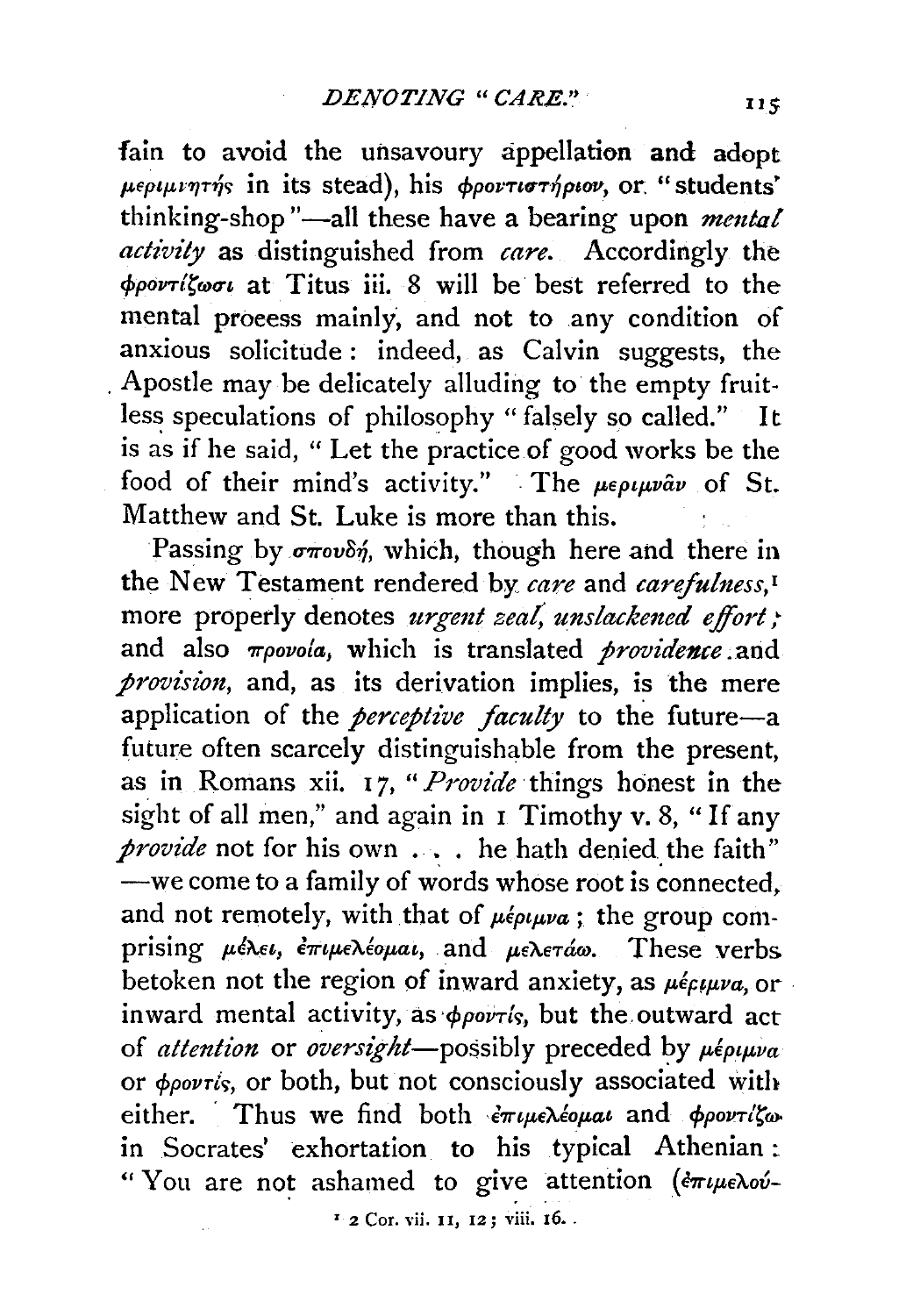$f(x)$  ( $f(x)$ ) to money,  $\ldots$  but to good sense and truth and the soul . . . you give no attention (oix  $\epsilon \pi \mu \epsilon \lambda \epsilon \hat{i}$ ), nor do you think about it (ppovrigets)." Again, the providential care of the gods for good men is described by Menander as *επιμέλεια των χρηστών*—a phrase which reminds us how excellent is the choice of words at <sup>r</sup>Peter v. 7-a choice ignored by the Authorized Version-" Casting all your care ( $\mu \epsilon \rho \mu \nu \alpha \nu$ ) upon him, for he careth *(αὐτῷ μ*έλει) for you." *'Επιμέλεια* is used by Antiphanes of the farmer's attention to his crops; by Plato, of the husbandman's attention to the young plants; by Æschines, of the archon's care for orphans, which was much like that of our Lord Chancellor for wards in chancery. Hence it is chiefly the *outward*  expression of care, taking the form of oversight, and often referring to special and definite duties. We meet with the same usage in the Bible. Among the acts of Simon Maccabæus, recorded on tables of brass, it is mentioned that " the Jews and priests were well pleased . . . that he should *take charge* (μέλοι αὐτῷ) of the sanctuary ; " 1 moreover, that he visited the cities which were in the country- $\phi$ *ροντίζων της έπιμελείας dur&v*, "taking thought for the good-ordering of them."<sup>2</sup> King Antiochus also writes as follows concerning the Jews: " Our will is that they that are in our realm live quietly, that every one may *attend upon* (επιμέλειαν *ry=ve(TOat)* his own affairs."3 *"See.that ye* make a copy of these things," has for its opening word επιμελείσθε.<sup>4</sup> And the adjective  $\epsilon \pi \mu \epsilon \lambda \dot{\eta} s$ , with its adverb  $\epsilon \pi \mu \epsilon \lambda \hat{\omega} s$ , can be regarded only as milder forms of  $\sigma\pi\omega\delta\hat{a}$ os and  $\sigma$ *Tovoalos*, and as implying external diligence in the

 $\frac{1}{2}$  I Maccabees xiv. 42.

a 2 Maccabees xi. 2J.

4 1 l\Iaccabees xi. 37.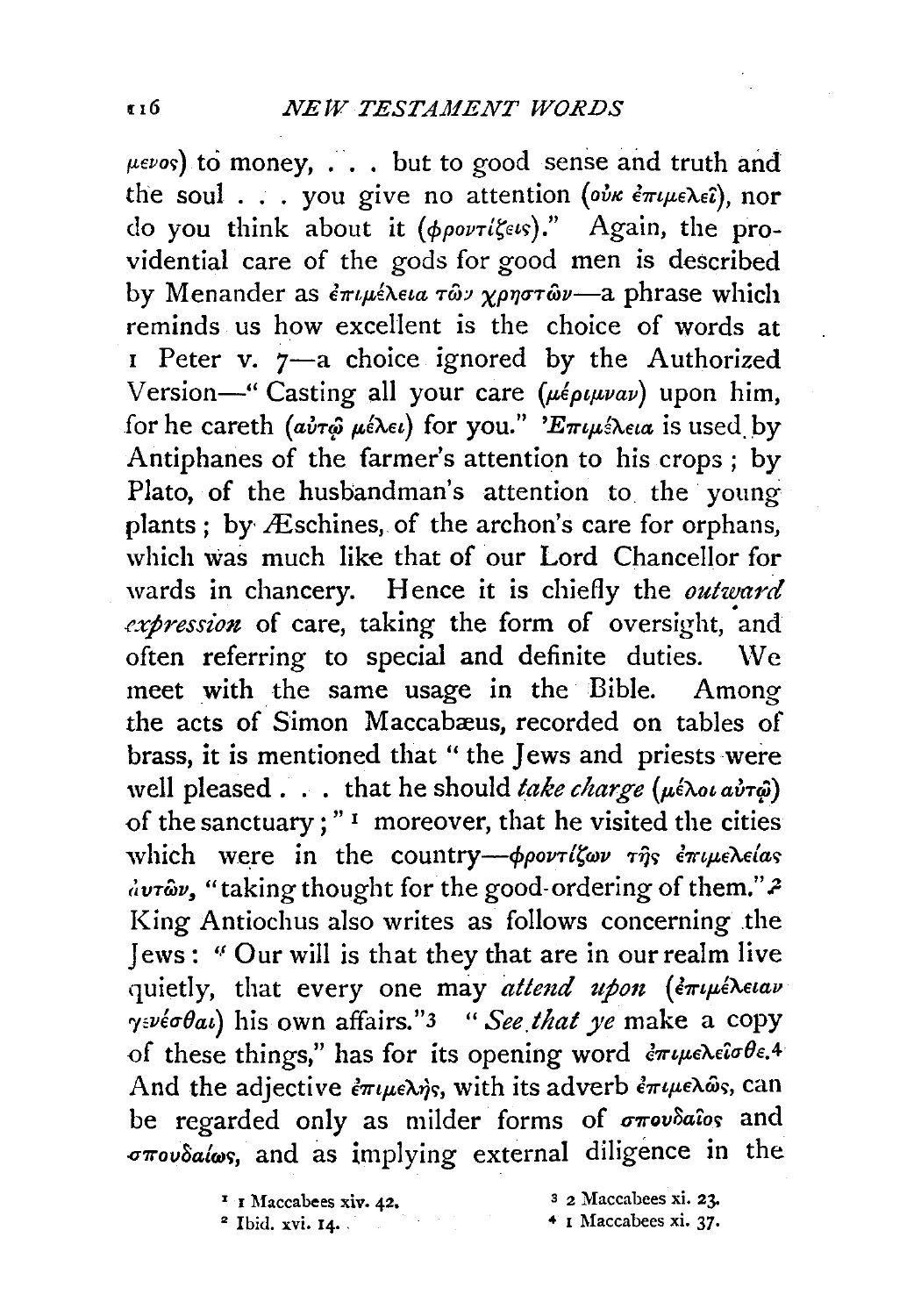performance of any task or duty. So the woman who had lost one piece of silver is said to have sought diligently ( $\epsilon \pi \mu \epsilon \lambda \hat{\omega}_S$ ) till she found it.<sup>1</sup>

Such passages in the New Testament as " Carest thou not that we perish ?"<sup>2</sup> " Neither carest thou for any man;" 3 " Dost thou not care that my sister hath left me to serve alone?" 4 "The hireling careth not for the sheep;"<sup>5</sup> "Not that he cared for the poor;"<sup>6</sup> " Gallio cared for none of these things;" 7 "Art thou called being a slave ? care not for it ; " 8 " Doth God care for  $\alpha$  oxen ?" 9—all contain translations of the impersonal  $\mu \in \mathbb{R}$ . with the dative; the sense of which may perhaps be perceived by the help of the double meaning of our word *concern;* for example, if we translate, " Is it no concern of thine, dost thou hold it no business of thine, that we perish?" "The hireling regards the sheep as no concern of his ; " " Not that he held the poor to be any concern of his,"—we shall see that the expression refers to *oversight,* the *outward*  side of care. So also the compound  $\epsilon \pi \mu \epsilon \lambda \epsilon \omega \mu a \iota$  is employed to represent to us how the Good Samaritan enjoined upon the inn-keeper to *take care* of the outraged traveller; <sup>10</sup> and how the presbyter who cannot rule his own house is declared unfit to *take care* of the Church of God. <sup>11</sup>

Hence the substantive  $\frac{2}{r}$ *μέλεια* is justifiably rendered "refreshment," that is, the *result* of *attention,* in Acts xxvii. 3. "[Julius] gave [Paul] liberty to go unto his friends to obtain refreshment ( $\epsilon \pi \mu$ e $\lambda \epsilon /a_{S}$  $\tau v \chi \epsilon \hat{i} v$  :" a usage which finds a parallel at Proverbs

 $'$  Luke xv. 8.<br><sup>2</sup> Mark iv. 38. 3 Matt. xvii. 16. 4 Luke x. 40.

s John x. 13· 6 Ibid. xii. 6. 7 Acts xviii. 17.  $8$  I Cor. vii. 21.

<sup>9</sup>I Cor. ix. 9· <sup>10</sup> Luke x. 35.  $"I$  Tim. iii.  $\varsigma$ .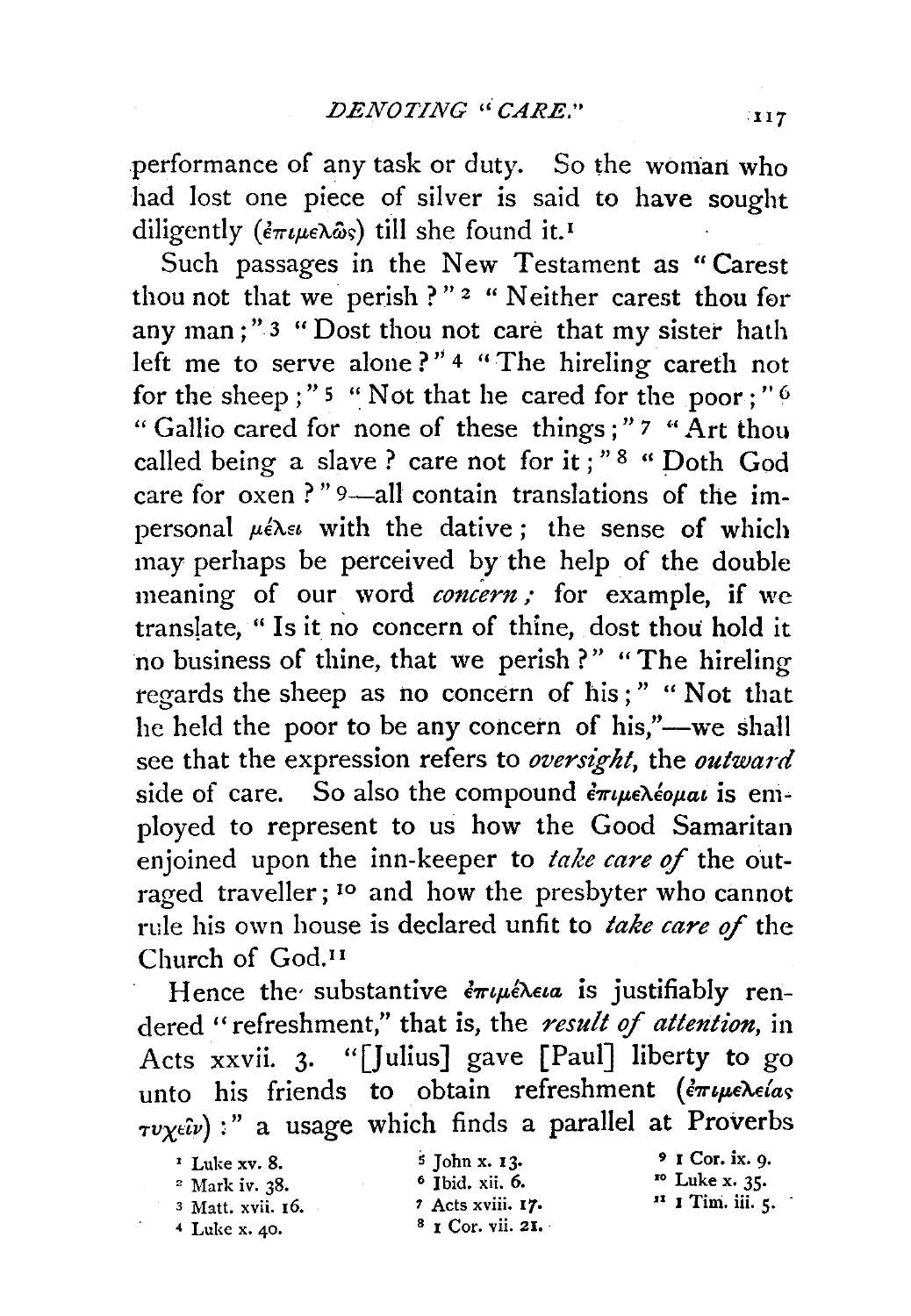iii. 8 (LXX.): "Then shall there be health to thy body, and *refreshment* ( $\epsilon \pi \mu \epsilon \lambda \epsilon a$ ) to thy bones:" and again at Chapter xxviii. 25: "He that trusteth in the Lord shall be *in good keeping* (εν επιμελεία)." Μελετάω, the intensive or frequentative form from the same root, has already been referred to : it is never translated *care* in the New Testament, but is correctly confined to that *continuous attention* which takes the form of study, meditation, or practice. This, it is unnecessary to observe, is its classical signification ; and Xenophon 1 exhibits most clearly the distinction between  $\epsilon \pi_i \mu \epsilon \lambda \epsilon_0 \mu a \iota$ and  $\mu \epsilon \lambda \epsilon \tau d\omega$  when he relates how the King of Persia *took care (
<i>empeAetral*) that his subjects should have every opportunity of hunting, because he held hunting to be the best *practice* (μελέτη) for war. Akin to this "practice" is the Psalmist's *meditation* in the law of the Lord (Psa. i.  $2$ )-that continual attention to and study of it which leads to perfect knowledge and obedience. In the verse, ''My tongue shall speak of thy righteousness" (Psa. xxxv. 28), the Seventy have given us μελετήσει, " shall rehearse;" and by the same word they render the *mourning of the dove,* Isaiah xxxviii. 14-a rendering reproduced in the Vulgate by the corresponding Latin word *meditabor*-" meditabor ut *columba.*" The application and repetition which  $\mu \in \Lambda$ eráw denotes will shew the inexpediency of the translation given by De Wette, Alford, and Conybeare for the first clause of I Timothy iv. 15: "Let these things be *thy care.*" Rather is the *ταῦτα μελέτα* intended to convey the exhortation, " Practise, exercise thyself in, these things;" the Apostle continuing-" Be occupied in these things, that thy *progress* may be manifest to all."

*<sup><i>•</sup>* Cyropædia, *i. 2*, *10*.</sup>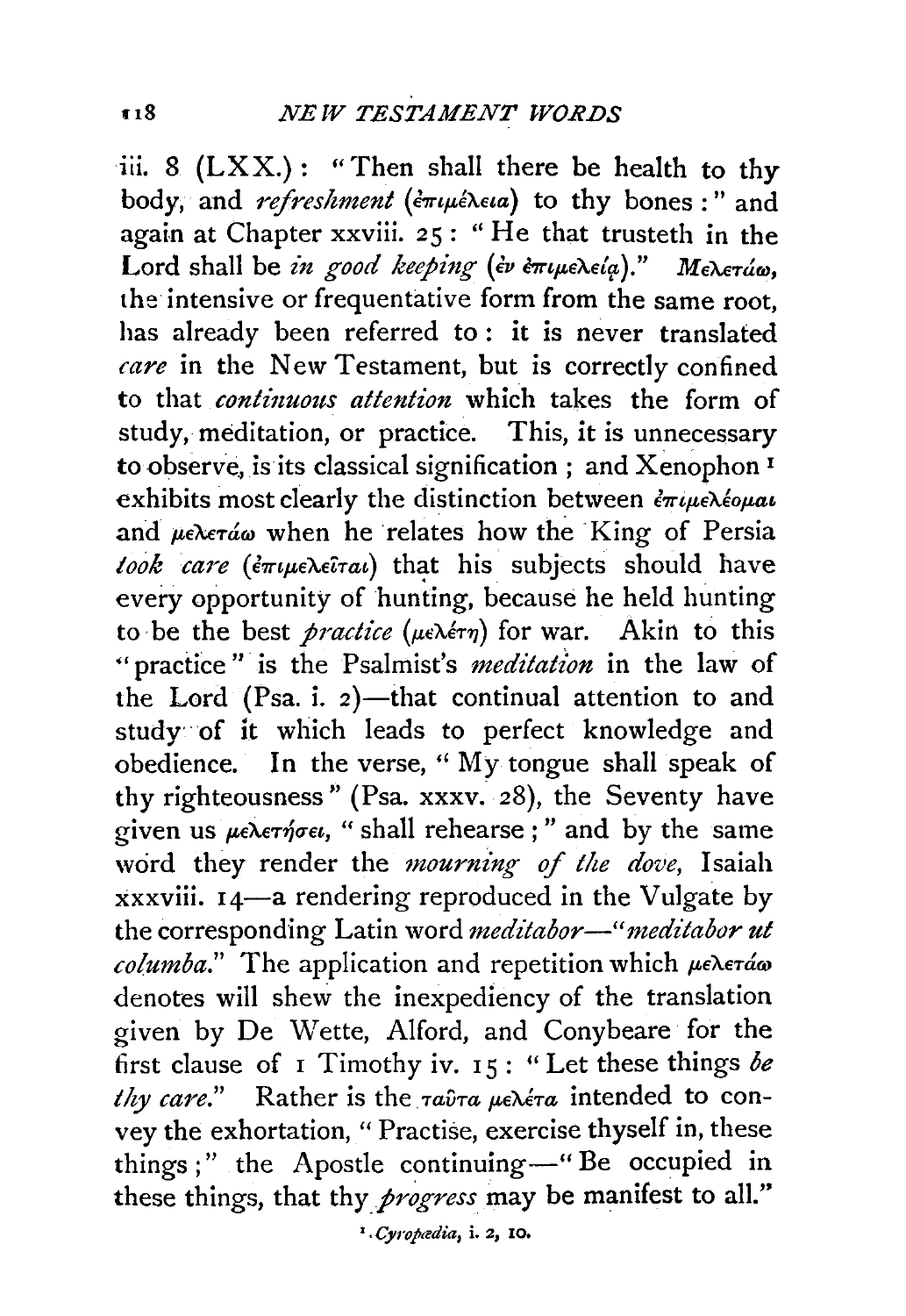The net result of the preceding investigation is to suggest that while, of the whole family of these words.  $\mu\epsilon\rho\mu\nu\acute{a}\omega$  is the only member that can present *anxiety* as the prominent idea, this idea is not always obvious, and not unfrequently appears to be forgotten. Accordingly, the context alone can determine whether *fteptp.Va(J)* can claim only. the narrOWer Sense Of the *inward smart* or of mere *intentness*, or whether we must assign to it the comprehensive sense which indudes both. Let us now return to our Lord's command, " Take no thought for the morrow," and apply our conclusions. The whole atmosphere seems to give scope for the widest acceptation of  $\mu\epsilon\rho\mu\nu\acute{a}\omega$ . The pervading thought of. the Divine Fatherhood; the model prayer for the bread of the on-coming day; the injunction, "Lay not up for yourselves treasures upon earth ;" the exhortation to singleness of eye, clenched by the illustration of the impossibility of serving two masters, of putting confidence in money and in God ; the analogy from the gift of life, which comes to us apart from all thought or care,-from the fowls of the air, which in perfect resignation labour not for their livelihood,-and from the lilies of the field, which "toil not, neither do they spin ; " the warning not to walk in the ways of the faithless heathen ; the use of the neutral word  $\zeta$ *ntoũou* ("seek") to describe their attitude of mind; and, finally (not to press the inference from the use of the same  $\mu \epsilon \rho \mu \nu \dot{\alpha} \omega$  with the personified *:morrow,* "The morrow will take thought for itself"), the promise that, if our whole nature be preoccupied vith *moral* effort, material supplies shall not be wanting- all these hints appear to furnish cumulative evidence ' in favour of the broadest conception of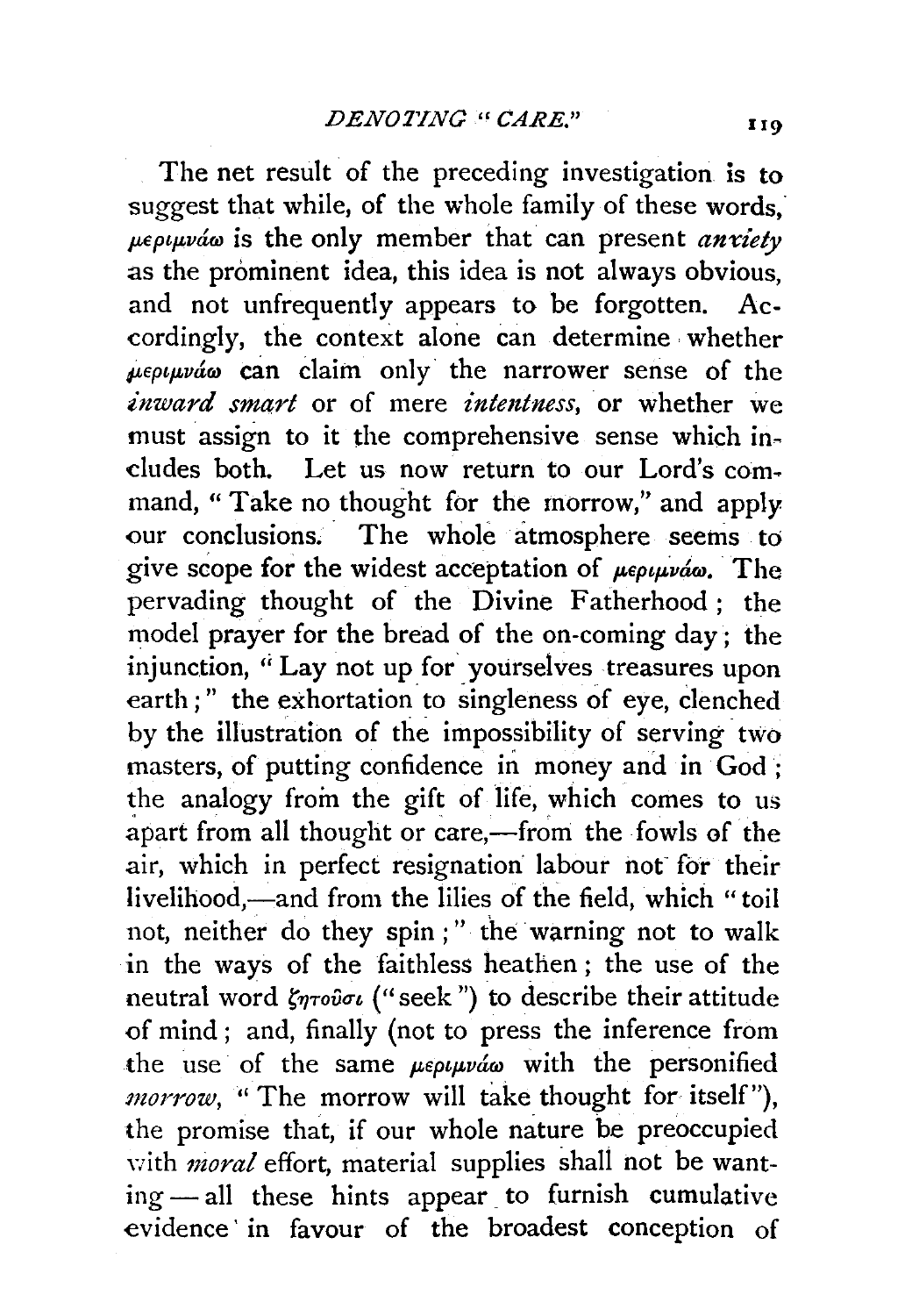"care," as not only *anxious* care, but *providence* of *every kind.* 

Did Jesus, then, inculcate improvidence and sheer thoughtlessness in regard to earthly matters ? In one sense He did, *at the time.* Jesus was, just now, the embodiment of " the kingdom of God and his righteousness ; " and the search after the kingdom was, at this stage, identical with the following of Jesus. His aim, just now, was to form a body not of believers but of evangelists  $; 1$  and, in the case of these, absolute disengagement was a prime necessity. · Jesus. the first Evangelist, had forsaken his worldly work; his disciple evangelists, as they mustered round Him, forsook, one his nets, another his receipt of custom, to join Him who had "nowhere to lay his head." Earthly entanglement would have brought with it that *lookingback* which would have unfitted them for putting their hands to the plough. In this sense the command, " Care not," was literal then, and in the same sense it is often literal still. " Doth God take care for oxen ? "

But such an explanation is not enough : this word of Jesus was not for evangelists alone. Here also He might have added, as once He added elsewhere, "What I say unto you,. I say unto all ; " only He says it after his manner. He taught not as the scribes, with hesitating modifications and balancing inferences ; but, with sweeping width, and bold startling paradox, . He "placarded"<sup>2</sup> the truth before the eyes of his listeners. He who said, " Take no thought for the morrow," said likewise, "Judge not; " "Ask, and ye shall receive;" "Swear not at all;" "Resist not evil."

 $i$  See Godet on Luke xii. 22 foll.

<sup>&</sup>lt;sup>2</sup> See Bishop Lightfoot's translation of  $\pi\rho$ orypatp at Gal. iii. I.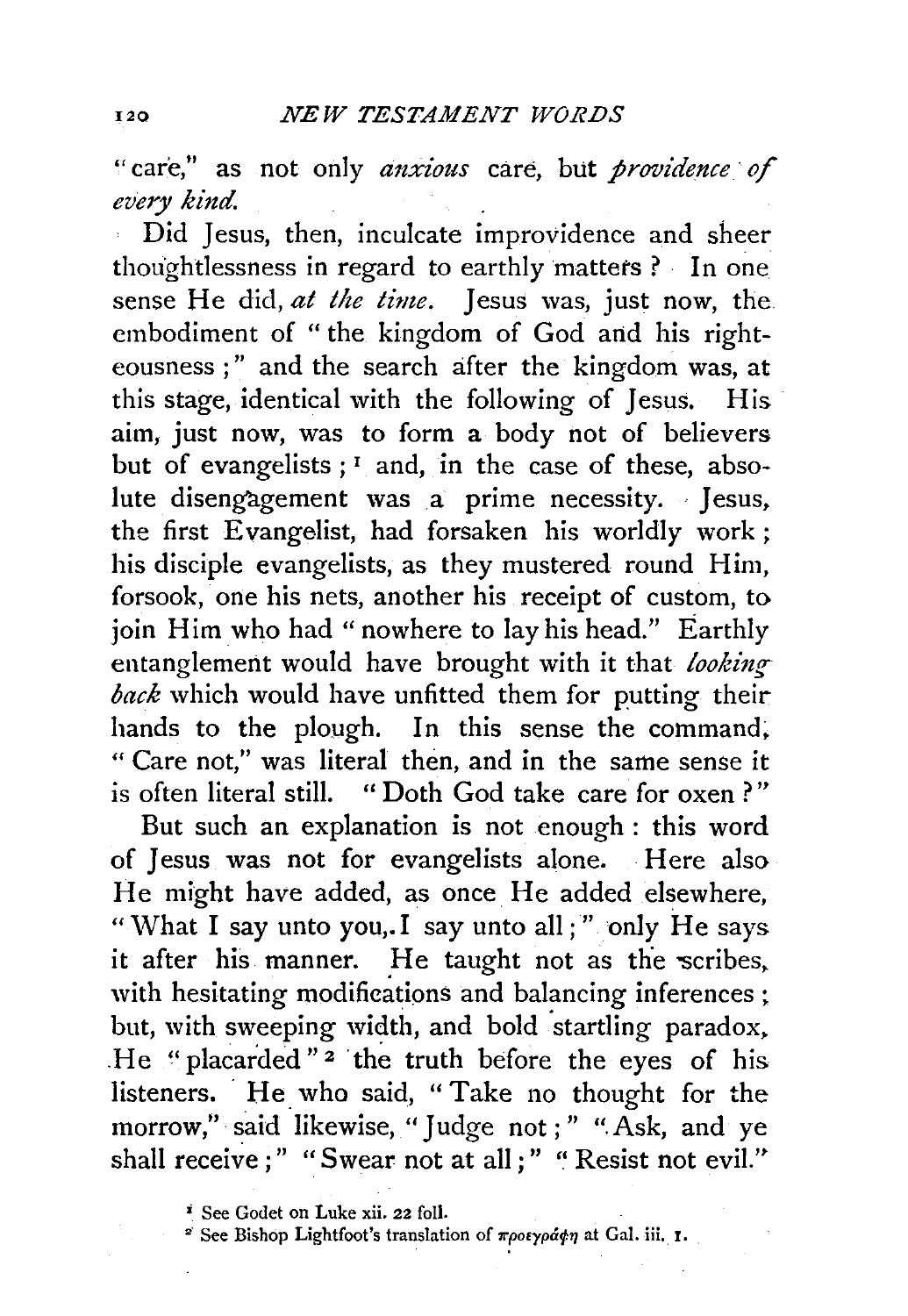These are the penetrating "goads" of the orator and the poet, not the external exact demonstrations of the scientific man and the mathematician. Their gnomic form fits them to drive home a moral impression rather than to win an intellectual acceptation ; it tends, at all events, to make the listener think-perhaps, after all, not the most insignificant among the effects produced by that Spirit which "giveth life," while "the letter killeth." Jesus is here, once more, the spokesman of the ideal. " You cannot work," says He, "both for the earthly and the heavenly ; cast away then even the thought of things that perish in the using, and reach forward only to that which abideth for ever." And the principle is true still.

But I shall be told that I am accepting a principle altogether inapplicable to such men as we are ; and that to "take no thought for the morrow," in any real sense, means the reduction of our complicated civilization to hopeless chaos. Put as I have put it, "it is a hard saying; who can hear it?" So, no doubt, thought the disciples themselves when first the word reached their ears; and so, no doubt, thought they, in still greater perplexity. afterwards, as churches of work-aday people grouped round about them. But holding, as they did, their Master's sayings in loving reverence, and being withal earnest seekers after the truth of things, they, sooner or later, amid such mistakes as educate all serious learners, came to see that there was one way, and one only, whereby to bring the words of their Master into tune with the facts of that experience which it is not Gods method to forestall; and this was, to gather all their aims, their occupations, their possessions, within the sphere of the kingdom of God and his VOL. XII. 9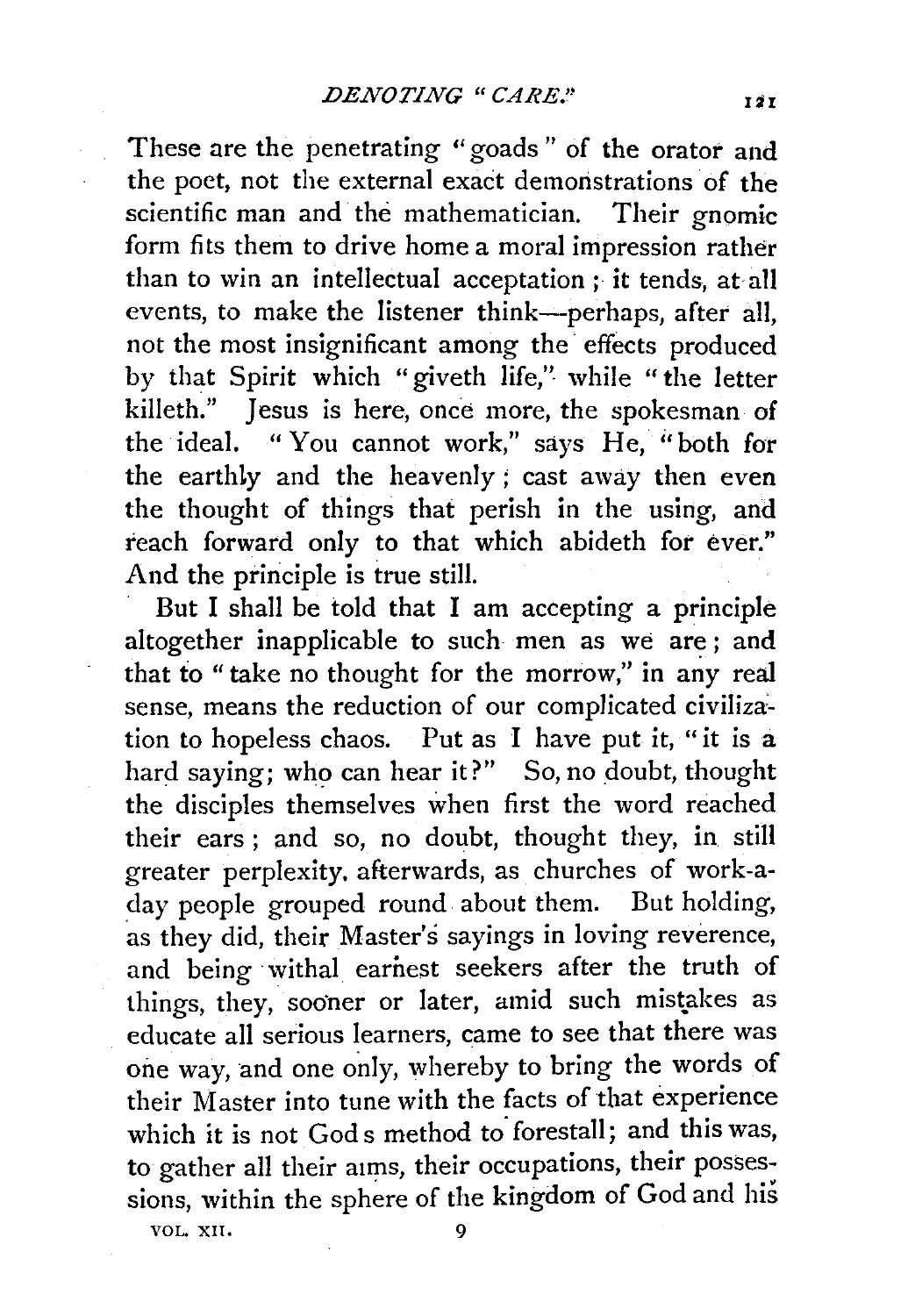righteousness. Towards this issue did Jesus Himself lead them, partly by taking from what was earthly the drapery of his parables about the kingdom, partly by transfiguring the earthly with a ray of glory from the God who did not disdain to make Himself the surety thereof.<sup> $I$ </sup> And this issue was followed up by teachers such as Paul, who chid the men of Thessalonica for leaving their daily labour, calling to their minds how he had told them aforetime that "if any would not work, neither should he eat;" who wrote to the slaves of Colosse, "Whatsoever ye do, do it heartily, as to the Lord, and not unto men;" and who impressed upon the merchants of Corinth to be ''buyers as though they possessed not.'' The evil spirit which lurks in the separation of sacred and secular, which for so many centuries possessed Christendom, and which is, even yet, far from wholly cast out, finds no authority in the teaching of the Apostle. Paul. And though this *sacredness of work* is not expressly taught in these words of Christ, and had perhaps attained but a confined acceptance in the apostolic age, it is one of the beams of light which God has made to break forth in later days from his Holy Word, and, in these our times, to spread its brightness wider and wider. This is, without controversy, the message which Christ's command has·to carry to our modern life: what was merely of time has passed away; what was essential and eternal has remained. Still is it the duty of the holy man to be right at the moment, and to leave the rest; for only by way of such holy recklessness can his foresight be redeemed. Human care, like humanity itself, must first lose itself that it may find itself. Only after an

<sup>1</sup> Compare Keim's Jesus of Nazara, vol. iii. p. 34.